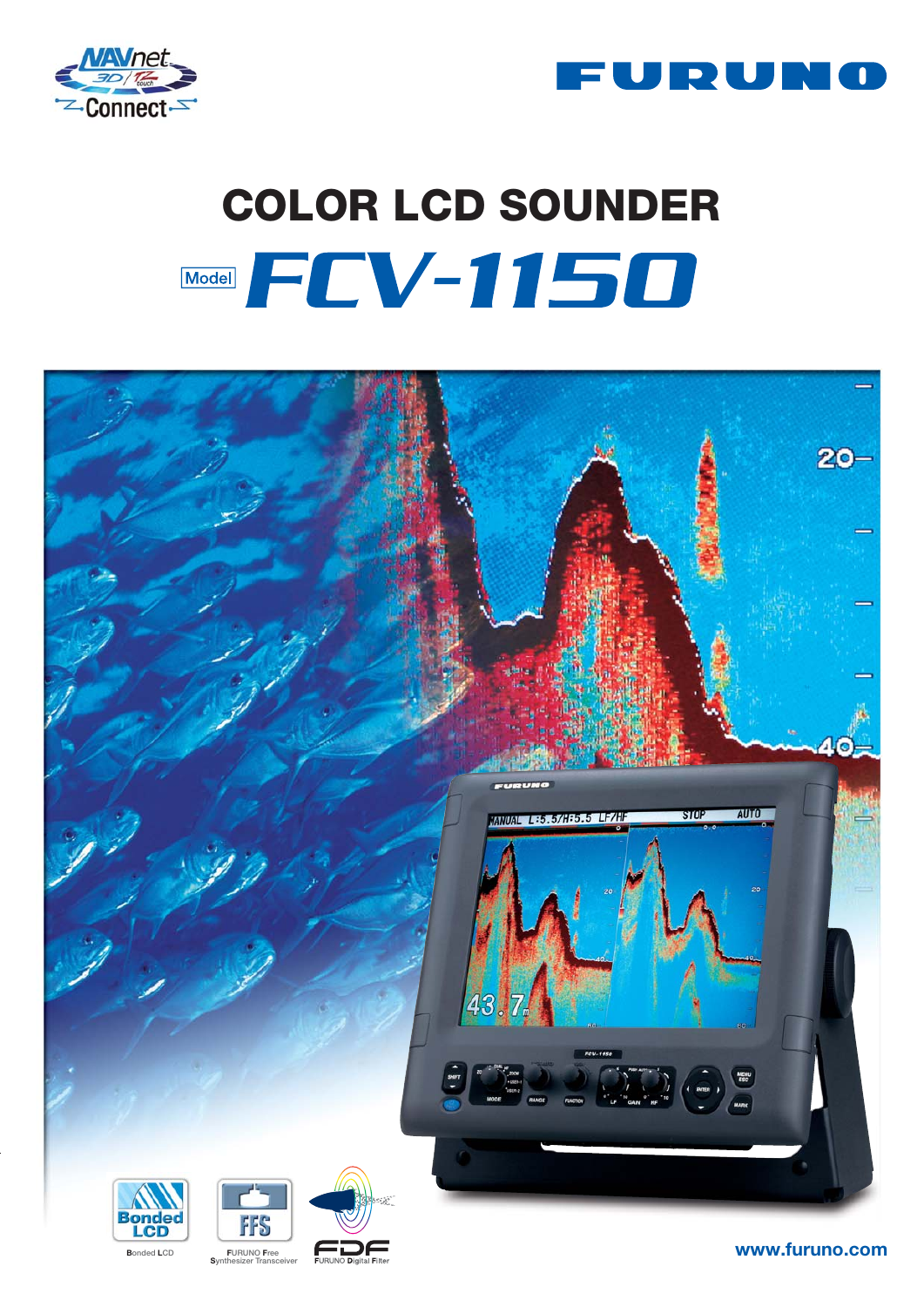## **High performance 12.1" LCD digital fish find**

The FCV-1150 is a new color digital sounder designed for a variety of professional fishing operations. It features a high-brightness, bonded 12.1" LCD display with AR-coated glass filter and anti-polarized sunglass filter, providing superior viewing even in direct sunlight. You can choose to display the echo presentation in 8, 16, or 64 colors, with color assignment dependent on the strength of the returned echo. The FURUNO Free Synthesizer (FFS) Transceiver allows for a wide selection of operating

frequencies. You may choose any two frequencies between 28 and 200 kHz to best suit your fishing operation. Output power is selectable from 1, 2 or 3kW. A wide variety of display modes and functions are available that provide skippers with simple and intuitive information. The FCV-1150 can also be connected to a FURUNO satellite compass to compensate for heaving, thus providing unwavering, stable detection even in rough seas.

**<sup>F</sup>URUNO Free Synthesizer Transceiver Bonded LCD**



### **Model FCV-1150**

- $\blacktriangleright$  High-brightness (1,100 cd/m<sup>2</sup>) Bonded LCD with AR coated glass filter and anti-polarized sunglass filter delivers clear view in all weather conditions
- Post-processing gain control applies changes to gain setting to all existing returns on the display
- Available Heaving Compensation provides stable echo presentation even in rough seas (Satellite Compass required)
- FURUNO Digital Filter (FDF) delivers crystal clear target presentation
- ▶ FURUNO Free Synthesizer (FFS) allows for adjustable operating frequency
- Integration into the NavNet 3D/TZtouch network is available
- White Edge bottom discrimination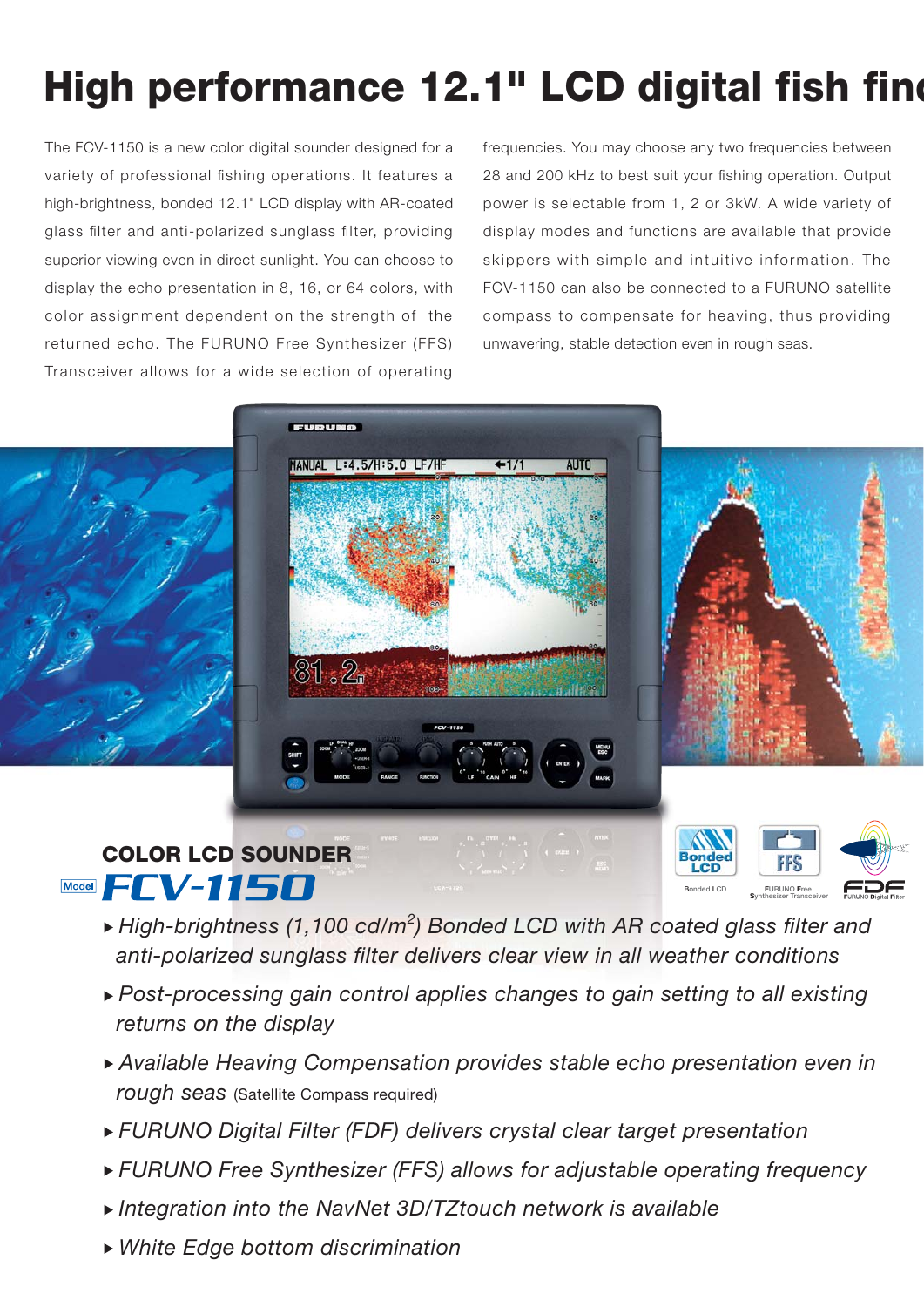## **der delivers super clear view of fish targets!**

#### **Quick Gain Setting**

With conventional gain controls, changes are made for new echoes only when a change in the setting is applied. With the FCV-1150's Quick Gain control, changes in the Gain setting are applied to new echoes as well as all of the echoes already on the screen. Because the changes are applied to both new and existing returns, you will be able to quickly and easily find the right Gain setting for your conditions.





#### **Faster TX Rate For Detailed Detection**

The rate of transmission is increased by more than 30% compared to current conventional fish finders. As a result, more detailed information about underwater conditions can be gained through the same sounding interval. This means that the transmission speed is raised in shallow waters, and lowered in deep waters. The high-speed transmission provides for detailed detection of seabed targets.



### **Heaving Compensation**

Even in rough sea conditions, the FCV-1150 compensates for heaving, presenting a display without undulations caused by the sea conditions. FURUNO Satellite Compass SC-30, SC-50 or SC-110 required.



### **Operating Frequency Adjustment**

If a FURUNO transducer is used, the operating frequency is automatically set in the menu. The user can shift the operating frequency at any time from the menu. With the FURUNO 82B-35R transducer, the operator can select any operating frequency from 65 to 110kHz. This feature is particularly useful for vessels targeting many different species, or when the fish finders of other ships in the area cause interference.



An often-used function such as TVG (Time Varied Gain) can be programmed to

register with the press of the Function key. This will give you access to any menu item without opening the menu.



**Functions which can be registered** Pic. Advance / Interference / Color Erase / Clutter / White Line / White Marker / TVG / STC / Bottom Zone / A-Scope / Split Range / Auto Shift / Freq Choice / Freq Control

### **Function Key Network integration with NavNet 3D/TZtouch**



Via Ethernet interface, the FCV-1150 brings professional fish finding technologies onto the NavNet 3D/TZtouch network.

This advanced configuration enables you to install the FCV-1150 anywhere onboard you wish within the reach of a LAN cable. Auto range, auto gain, shift and zoom controls can be performed from both NavNet 3D/TZtouch and the FCV-1150\*.

\* Manual gain control and mode selection can only be done by the FCV-1150.